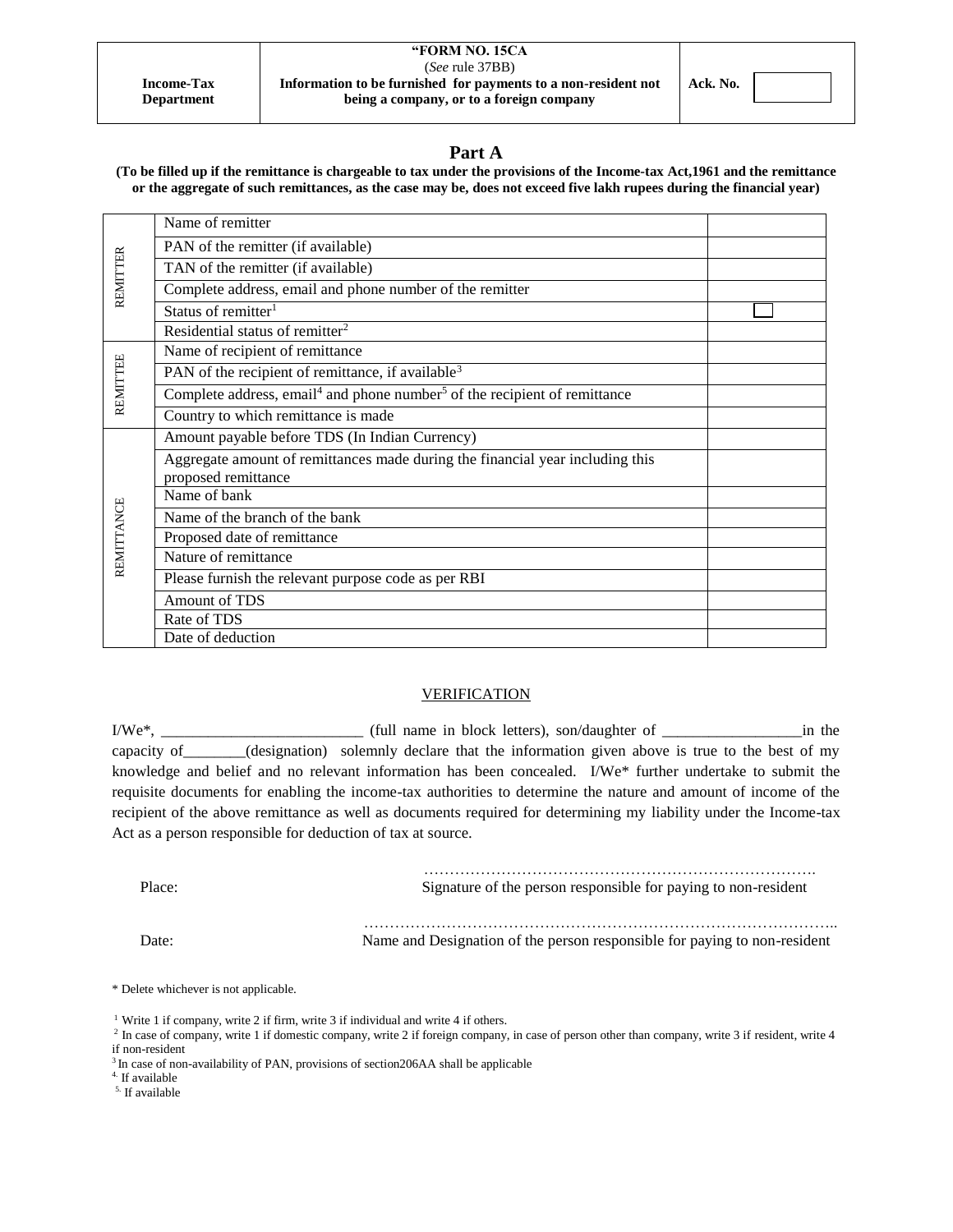# **Part B**

**(To be filled up if the remittance is chargeable to tax under the provisions of the Income-tax Act,1961 and the remittance or the aggregate of such remittances, as the case may be, does not exceed five lakh rupees during the financial year and an order/ certificate u/s 195(2)/ 195(3)/ 197 of Income-tax Act has been obtained from the Assessing Officer.)**

|                                    | Name of remitter                                                                                  |                             |                      |               |  |  |
|------------------------------------|---------------------------------------------------------------------------------------------------|-----------------------------|----------------------|---------------|--|--|
|                                    | PAN of the remitter                                                                               |                             |                      |               |  |  |
|                                    | TAN of the remitter <sup>1</sup>                                                                  |                             |                      |               |  |  |
| REMITTER                           | Complete address, email and phone number of the remitter                                          |                             |                      |               |  |  |
|                                    | Status of remitter <sup>2</sup>                                                                   |                             |                      |               |  |  |
|                                    | Residential status of remitter <sup>3</sup>                                                       |                             |                      |               |  |  |
|                                    | Name of recipient of remittance                                                                   |                             |                      |               |  |  |
|                                    | PAN of the recipient of remittance, if available <sup>4</sup>                                     |                             |                      |               |  |  |
| <b>REMITTEE</b>                    | Complete address, email <sup>5</sup> and phone number <sup>6</sup> of the recipient of remittance |                             |                      |               |  |  |
|                                    |                                                                                                   |                             |                      |               |  |  |
|                                    | Section under which order/certificate has been obtained                                           |                             |                      |               |  |  |
| $\frac{\text{A.O.}}{\text{ORDER}}$ | Name and designation of the Assessing Officer who issued the order/certificate                    |                             |                      |               |  |  |
|                                    | Date of order/certificate                                                                         |                             |                      |               |  |  |
|                                    | Order/certificate number                                                                          |                             |                      |               |  |  |
|                                    | Country to which remittance is made                                                               |                             | Country:             | Currency:     |  |  |
|                                    | Amount payable                                                                                    |                             | In foreign currency: | In Indian Rs. |  |  |
|                                    | Name of the Bank                                                                                  |                             | Branch of the Bank   |               |  |  |
|                                    | BSR Code of the bank branch (7 digit)                                                             |                             |                      |               |  |  |
|                                    |                                                                                                   | Proposed date of remittance |                      |               |  |  |
|                                    | Nature of remittance as per agreement/ document                                                   |                             |                      |               |  |  |
| REMITTANCE                         | Please furnish the relevant purpose code as per RBI                                               |                             |                      |               |  |  |
|                                    | Amount of TDS                                                                                     |                             |                      |               |  |  |
|                                    | Rate of TDS                                                                                       |                             |                      |               |  |  |
|                                    | Date of deduction                                                                                 |                             |                      |               |  |  |
|                                    |                                                                                                   |                             |                      |               |  |  |

## **VERIFICATION**

I/We\*, \_\_\_\_\_\_\_\_\_\_\_\_\_\_\_\_\_\_\_\_\_\_\_\_\_\_ (full name in block letters), son/daughter of \_\_\_\_\_\_\_\_\_\_\_\_\_\_\_\_\_\_in the capacity of\_\_\_\_\_\_\_\_(designation) solemnly declare that the information given above is true to the best of my knowledge and belief and no relevant information has been concealed. I/We\* certify that a certificate/order under section 195(2)/195(3)/197 of the Income-tax Act, 1961 has been obtained, particulars of which are given in this Form. I/We\* further undertake to submit the requisite documents for enabling the income-tax authorities to determine the nature and amount of income of the recipient of the above remittance as well as documents required for determining my liability under the Income-tax Act as a person responsible for deduction of tax at source.

 …………………………………………………………………. Place: Signature of the person responsible for paying to non-resident

 ……………………………………………………………………………….. Date: Name and Designation of the person responsible for paying to non-resident

\* Delete whichever is not applicable.

<sup>1</sup>In case TAN is applied for, please furnish acknowledgement number of the application.

<sup>2</sup> Write 1 if company, write 2 if firm, write 3 if individual and write 4 if others.

<sup>&</sup>lt;sup>3</sup> In case of company, write 1 if domestic company, write 2 if foreign company, in case of person other than company, write 3 if resident, write 4 if non-resident

<sup>&</sup>lt;sup>4</sup>In case of non-availability of PAN, provisions of section 206AA shall be applicable

<sup>5</sup> If available

<sup>6</sup> If available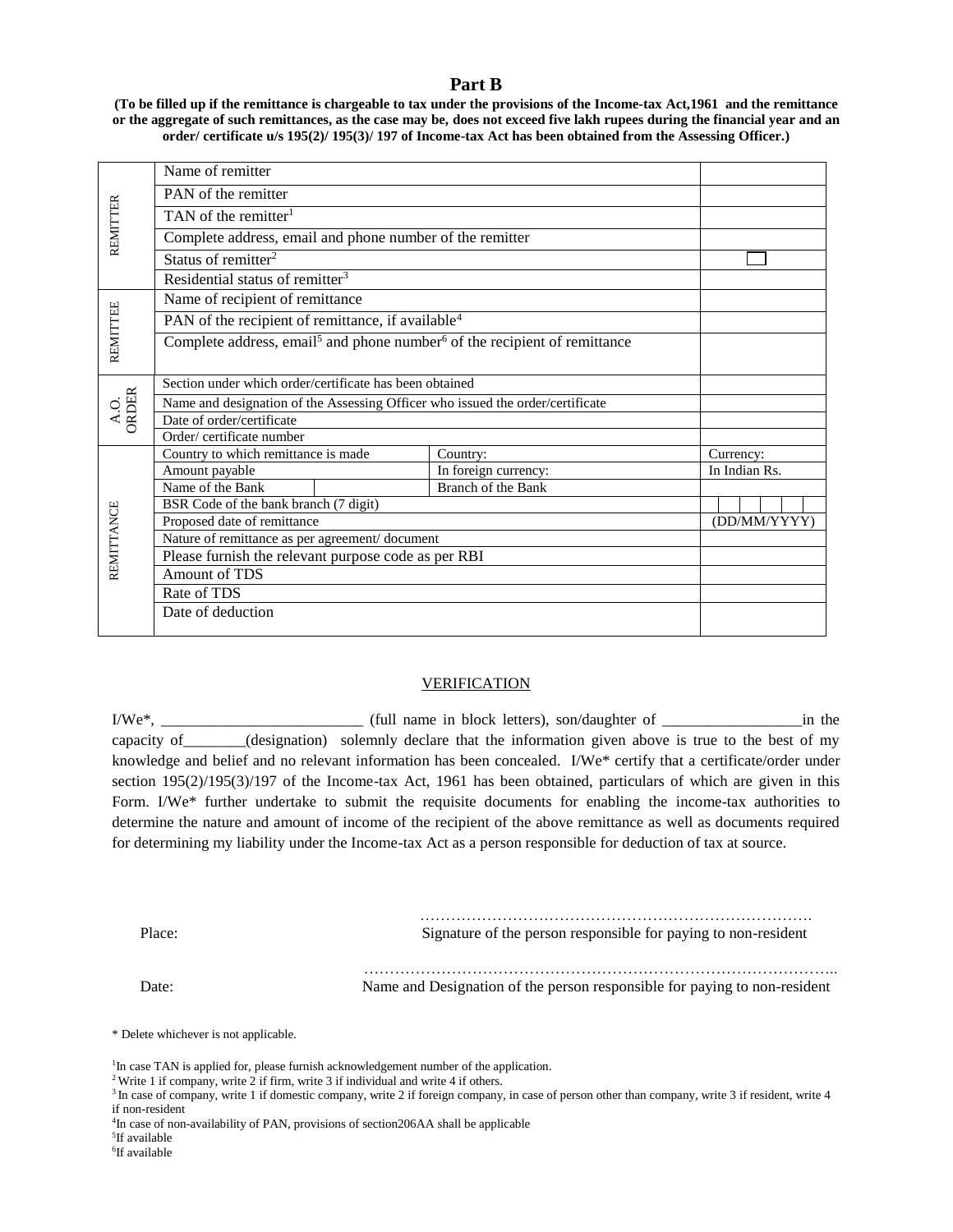# **Part C**

**(To be filled up if the remittance is chargeable to tax under the provisions of Income-tax Act, 1961 and the remittance or the aggregate of such remittances, as the case may be, exceeds five lakh rupees during the financial year** and a certificate in Form No. 15CB from an accountant as defined in the *Explanation* below sub-section (2) of **section 288 has been obtained)**

|                   | <b>Section A</b><br><b>GENERAL INFORMATION</b> |                                                                 |                                                                       |                                                         |  |                                                                          |  |  |               |  |                    |  |                      |           |    |         |              |                                             |           |               |  |       |  |
|-------------------|------------------------------------------------|-----------------------------------------------------------------|-----------------------------------------------------------------------|---------------------------------------------------------|--|--------------------------------------------------------------------------|--|--|---------------|--|--------------------|--|----------------------|-----------|----|---------|--------------|---------------------------------------------|-----------|---------------|--|-------|--|
|                   |                                                |                                                                 | Name of the remitter                                                  |                                                         |  |                                                                          |  |  |               |  |                    |  |                      |           |    |         |              |                                             |           |               |  |       |  |
|                   |                                                |                                                                 |                                                                       |                                                         |  |                                                                          |  |  |               |  |                    |  |                      |           |    |         |              |                                             |           |               |  |       |  |
|                   |                                                |                                                                 | PAN of remitter                                                       |                                                         |  |                                                                          |  |  |               |  |                    |  |                      | Area Code |    | AO Type |              |                                             |           | Range Code    |  | AO No |  |
|                   |                                                |                                                                 |                                                                       |                                                         |  |                                                                          |  |  |               |  |                    |  |                      |           |    |         |              |                                             |           |               |  |       |  |
|                   |                                                | Principal Place of Business<br>TAN of remitter <sup>1</sup>     |                                                                       |                                                         |  |                                                                          |  |  |               |  |                    |  |                      |           |    |         |              |                                             |           |               |  |       |  |
| <b>REMITTER</b>   |                                                |                                                                 | Complete address, email and phone number of the remitter              |                                                         |  |                                                                          |  |  |               |  |                    |  |                      |           |    |         |              |                                             |           |               |  |       |  |
|                   |                                                |                                                                 |                                                                       |                                                         |  |                                                                          |  |  |               |  |                    |  |                      |           |    |         |              |                                             |           |               |  |       |  |
|                   |                                                | Status <sup>2</sup>                                             |                                                                       |                                                         |  | Residential status of remitter <sup>3</sup>                              |  |  |               |  |                    |  |                      |           |    |         |              |                                             |           |               |  |       |  |
|                   |                                                |                                                                 |                                                                       |                                                         |  |                                                                          |  |  |               |  |                    |  |                      |           |    |         |              |                                             |           |               |  |       |  |
|                   |                                                |                                                                 | Name of recipient of remittance                                       |                                                         |  |                                                                          |  |  |               |  |                    |  |                      |           |    |         |              | PAN of recipient of remittance <sup>4</sup> |           |               |  |       |  |
|                   |                                                |                                                                 |                                                                       |                                                         |  |                                                                          |  |  |               |  |                    |  |                      |           |    |         |              |                                             |           |               |  |       |  |
|                   |                                                | Status <sup>5</sup>                                             |                                                                       |                                                         |  |                                                                          |  |  |               |  |                    |  |                      |           |    |         |              |                                             |           |               |  |       |  |
| REMITTEE          |                                                |                                                                 | Address                                                               |                                                         |  |                                                                          |  |  |               |  |                    |  |                      |           |    |         |              | Country to which remittance is made:        |           |               |  |       |  |
|                   |                                                |                                                                 |                                                                       |                                                         |  |                                                                          |  |  |               |  |                    |  |                      |           |    |         |              |                                             |           |               |  |       |  |
|                   |                                                |                                                                 | Principal place of business                                           |                                                         |  |                                                                          |  |  | Email address |  |                    |  |                      |           |    |         |              | (ISD code)-Phone Number                     |           |               |  |       |  |
|                   |                                                |                                                                 |                                                                       |                                                         |  |                                                                          |  |  |               |  |                    |  |                      |           |    |         |              |                                             |           |               |  |       |  |
|                   |                                                | (a)                                                             | Name of the Accountant <sup>6</sup> signing the certificate           |                                                         |  |                                                                          |  |  |               |  |                    |  |                      |           |    |         |              |                                             |           |               |  |       |  |
|                   |                                                |                                                                 |                                                                       |                                                         |  |                                                                          |  |  |               |  |                    |  |                      |           |    |         |              |                                             |           |               |  |       |  |
|                   |                                                | (b)                                                             | Name of the proprietorship/firm of the accountant                     |                                                         |  |                                                                          |  |  |               |  |                    |  |                      |           |    |         |              |                                             |           |               |  |       |  |
|                   |                                                |                                                                 |                                                                       |                                                         |  |                                                                          |  |  |               |  |                    |  |                      |           |    |         |              |                                             |           |               |  |       |  |
|                   |                                                | (c)                                                             | Address                                                               |                                                         |  |                                                                          |  |  |               |  |                    |  |                      |           |    |         |              |                                             |           |               |  |       |  |
|                   |                                                |                                                                 |                                                                       |                                                         |  |                                                                          |  |  |               |  |                    |  |                      |           |    |         |              |                                             |           |               |  |       |  |
|                   |                                                |                                                                 |                                                                       |                                                         |  |                                                                          |  |  |               |  |                    |  |                      |           |    |         |              |                                             |           |               |  |       |  |
| <b>ACCOUNTANT</b> |                                                | (d)                                                             | Registration no. of the accountant                                    |                                                         |  |                                                                          |  |  |               |  |                    |  |                      |           |    |         |              |                                             |           |               |  |       |  |
|                   |                                                |                                                                 |                                                                       |                                                         |  |                                                                          |  |  |               |  |                    |  |                      |           |    |         |              |                                             |           |               |  |       |  |
|                   |                                                | (e)                                                             | Certificate No.7<br>Date of certificate (DD/MM/YYYY)                  |                                                         |  |                                                                          |  |  |               |  |                    |  |                      |           |    |         |              |                                             |           |               |  |       |  |
|                   |                                                |                                                                 |                                                                       |                                                         |  |                                                                          |  |  |               |  |                    |  |                      |           |    |         |              |                                             |           |               |  |       |  |
|                   |                                                |                                                                 |                                                                       |                                                         |  |                                                                          |  |  |               |  |                    |  |                      |           |    |         |              |                                             |           |               |  |       |  |
|                   |                                                | (a)                                                             | Whether any order/ certificate u/s 195(2)/ 195(3)/ 197 of             |                                                         |  |                                                                          |  |  |               |  |                    |  |                      | (Tick)    |    |         | $\Gamma$ Yes |                                             | No        |               |  |       |  |
|                   |                                                | Income-tax Act has been obtained from the Assessing<br>Officer. |                                                                       |                                                         |  |                                                                          |  |  |               |  |                    |  |                      |           |    |         |              |                                             |           |               |  |       |  |
| ORDER             |                                                | (b)                                                             |                                                                       | Section under which order/certificate has been obtained |  |                                                                          |  |  |               |  |                    |  |                      |           |    |         |              |                                             |           |               |  |       |  |
|                   |                                                | (c)                                                             | Name and designation of the Assessing Officer who issued              |                                                         |  |                                                                          |  |  |               |  |                    |  |                      |           |    |         |              |                                             |           |               |  |       |  |
| A.O.              |                                                |                                                                 | the order/certificate                                                 |                                                         |  |                                                                          |  |  |               |  |                    |  |                      |           |    |         |              |                                             |           |               |  |       |  |
|                   |                                                | (d)                                                             | Date of order/certificate                                             |                                                         |  |                                                                          |  |  |               |  |                    |  |                      |           |    |         |              |                                             |           |               |  |       |  |
|                   |                                                | (e)                                                             | Order/certificate number                                              |                                                         |  |                                                                          |  |  |               |  |                    |  |                      |           |    |         |              |                                             |           |               |  |       |  |
| <b>Section B</b>  |                                                |                                                                 |                                                                       |                                                         |  | PARTICULARS OF REMITTANCE AND TDS (as per certificate of the accountant) |  |  |               |  |                    |  |                      |           |    |         |              |                                             |           |               |  |       |  |
|                   | 1.                                             |                                                                 | Country to which remittance is made                                   |                                                         |  |                                                                          |  |  | Country:      |  |                    |  |                      |           |    |         |              |                                             | Currency: |               |  |       |  |
|                   | $\overline{2}$                                 |                                                                 | Amount payable                                                        |                                                         |  |                                                                          |  |  |               |  |                    |  | In foreign currency: |           |    |         |              |                                             |           | In Indian Rs. |  |       |  |
|                   | $\overline{3}$ .                               |                                                                 | Name of the Bank                                                      |                                                         |  |                                                                          |  |  |               |  | Branch of the Bank |  |                      |           |    |         |              |                                             |           |               |  |       |  |
| REMITTANCE        | 4.                                             |                                                                 | BSR Code of the bank branch (7 digit)                                 |                                                         |  |                                                                          |  |  |               |  |                    |  |                      |           |    |         |              |                                             |           |               |  |       |  |
|                   | 5.<br>6                                        |                                                                 | Proposed date of remittance<br>Nature of remittance as per agreement/ |                                                         |  |                                                                          |  |  |               |  | (DD/MM/YYYY)       |  |                      |           |    |         |              |                                             |           |               |  |       |  |
|                   |                                                |                                                                 | document                                                              |                                                         |  |                                                                          |  |  |               |  |                    |  |                      |           |    |         |              |                                             |           |               |  |       |  |
|                   | 7.                                             |                                                                 | Relevant purpose code as per RBI                                      |                                                         |  |                                                                          |  |  |               |  |                    |  |                      |           |    |         |              |                                             |           |               |  |       |  |
|                   | 8.                                             |                                                                 | In case the remittance is net of taxes,                               |                                                         |  |                                                                          |  |  | (Tick)        |  |                    |  | Yes                  |           | No |         |              |                                             |           |               |  |       |  |
|                   |                                                |                                                                 | whether tax payable has been grossed                                  |                                                         |  |                                                                          |  |  |               |  |                    |  |                      |           |    |         |              |                                             |           |               |  |       |  |
|                   |                                                |                                                                 | up?                                                                   |                                                         |  |                                                                          |  |  |               |  |                    |  |                      |           |    |         |              |                                             |           |               |  |       |  |
|                   | 9.                                             |                                                                 | Taxability under the provisions of the                                |                                                         |  |                                                                          |  |  |               |  |                    |  |                      |           |    |         |              |                                             |           |               |  |       |  |
|                   |                                                |                                                                 | Income-tax Act (without considering                                   |                                                         |  |                                                                          |  |  |               |  |                    |  |                      |           |    |         |              |                                             |           |               |  |       |  |
| I.T.ACT           |                                                |                                                                 | DTAA)                                                                 |                                                         |  |                                                                          |  |  |               |  |                    |  |                      |           |    |         |              |                                             |           |               |  |       |  |
|                   |                                                |                                                                 | (a) the relevant section of the Act under                             |                                                         |  |                                                                          |  |  |               |  |                    |  |                      |           |    |         |              |                                             |           |               |  |       |  |
|                   |                                                |                                                                 | which the remittance is covered                                       |                                                         |  |                                                                          |  |  |               |  |                    |  |                      |           |    |         |              |                                             |           |               |  |       |  |
|                   |                                                |                                                                 | (b) the amount of income chargeable to                                |                                                         |  |                                                                          |  |  |               |  |                    |  |                      |           |    |         |              |                                             |           |               |  |       |  |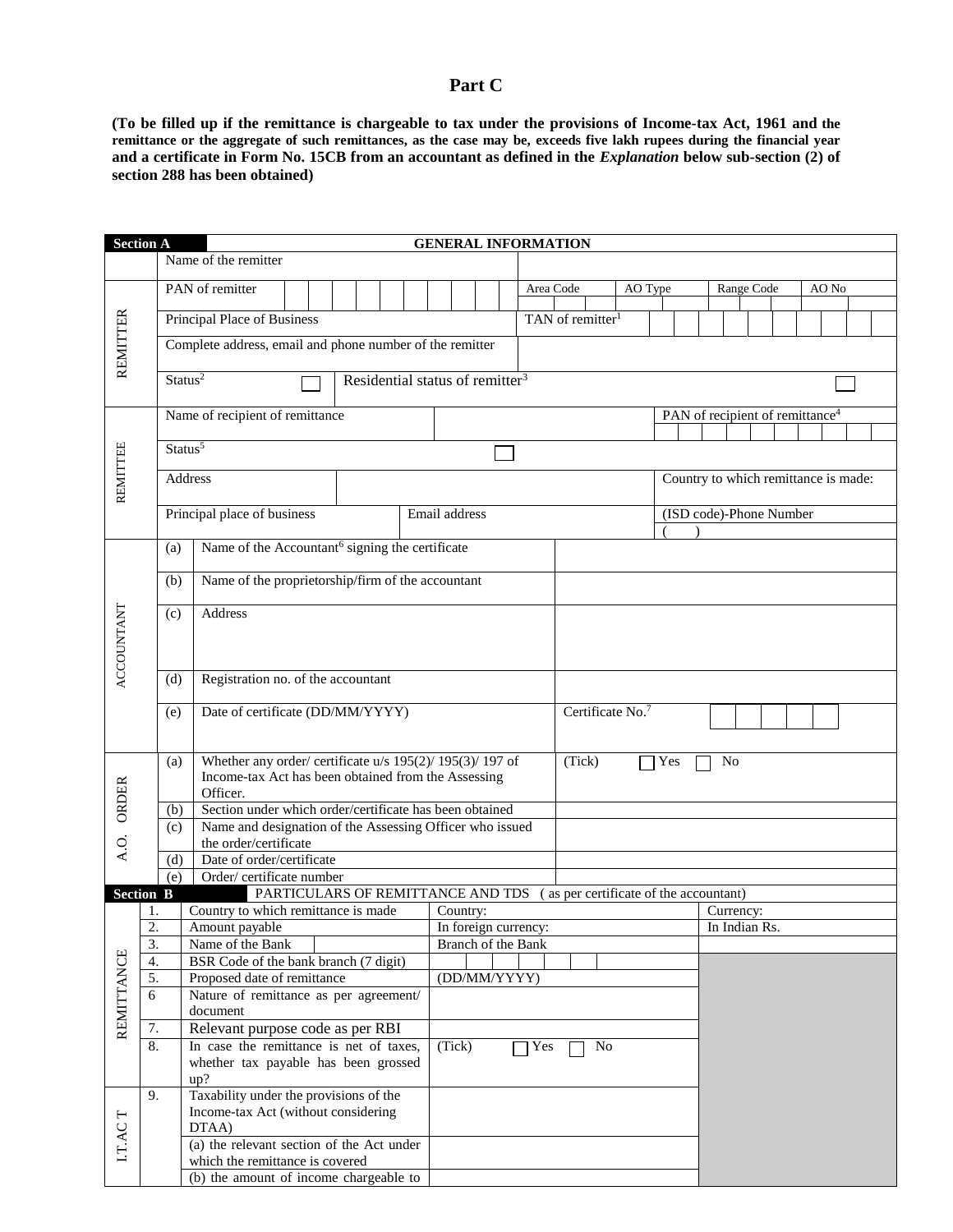|     |     | tax                                                                                                                                                                |                                         |  |
|-----|-----|--------------------------------------------------------------------------------------------------------------------------------------------------------------------|-----------------------------------------|--|
|     |     | (c) the tax liability                                                                                                                                              |                                         |  |
|     |     | (d)basis of determining taxable income<br>and tax liability                                                                                                        |                                         |  |
|     | 10. | If any relief is claimed under DTAA-<br>(i) whether tax residency certificate is<br>obtained from the recipient of remittance<br>(ii) please specify relevant DTAA | (Tick)<br>Yes<br>No                     |  |
|     |     |                                                                                                                                                                    |                                         |  |
|     |     | (iii) please specify relevant article of<br><b>DTAA</b>                                                                                                            | Nature of payment as per<br><b>DTAA</b> |  |
|     |     | (iv) taxable income as per DTAA                                                                                                                                    | In Indian Rs.                           |  |
|     |     | (v) tax liability as per DTAA                                                                                                                                      | In Indian Rs.                           |  |
|     |     | A. If the remittance is for royalties, fee<br>for technical services, interest, dividend,<br>etc,(not connected with permanent<br>establishment) please indicate:- | (Tick)<br>N <sub>o</sub><br>Yes         |  |
|     |     | (a) Article of DTAA                                                                                                                                                |                                         |  |
|     |     | (b) Rate of TDS required to be deducted<br>in terms of such article of the applicable<br><b>DTAA</b>                                                               | As per DTAA (%)                         |  |
|     |     | B. In case the remittance is on account of<br>business income, please indicate:-                                                                                   | (Tick)<br>N <sub>o</sub><br>Yes         |  |
|     |     | (a) The amount of income liable to tax in<br>India                                                                                                                 |                                         |  |
|     |     | (b) The basis of arriving at the rate of<br>deduction of tax.                                                                                                      |                                         |  |
|     |     | C. In case the remittance is on account of<br>capital gains, please indicate:-                                                                                     | (Tick)<br>N <sub>o</sub><br>Yes         |  |
|     |     | (a) amount of long term capital gains                                                                                                                              |                                         |  |
|     |     | (b) amount of short-term capital gains                                                                                                                             |                                         |  |
|     |     | (c) basis of arriving at taxable income                                                                                                                            |                                         |  |
|     |     | D. In case of other remittance not $\vert$ (Tick)<br>covered by sub-items A,B and C                                                                                | $\Box$ Yes $\Box$ No                    |  |
|     |     | (a) Please specify nature of remittance<br>(b) Whether taxable in India as per<br><b>DTAA</b>                                                                      |                                         |  |
|     |     | (c) If yes, rate of TDS required to be<br>deducted in terms of such article of the<br>applicable DTAA                                                              |                                         |  |
|     |     | (d) if not, please furnish brief reasons<br>thereof specifying relevant article of<br><b>DTAA</b>                                                                  |                                         |  |
|     | 11. | Amount of tax deducted at source                                                                                                                                   | In foreign currency<br>In Indian Rs.    |  |
|     | 12. | Rate of TDS                                                                                                                                                        | As per Income-tax Act (%)               |  |
| TDS |     |                                                                                                                                                                    | or                                      |  |
|     | 13. | Actual amount of remittance after TDS                                                                                                                              | As per DTAA (%)<br>In foreign currency  |  |
|     | 14. | Date of deduction of tax at source, if any                                                                                                                         | (DD/MM/YYYY)                            |  |
|     |     |                                                                                                                                                                    |                                         |  |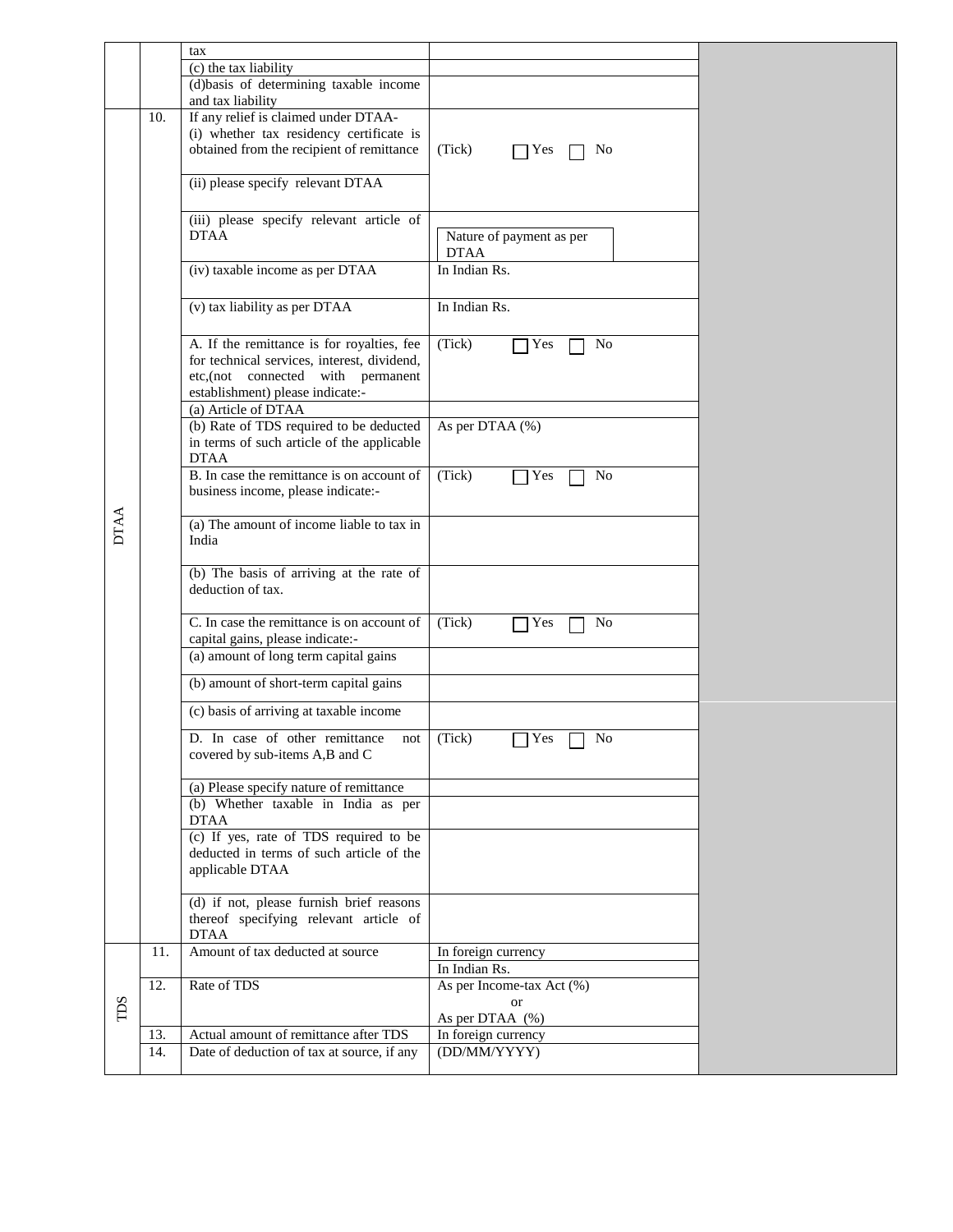# **VERIFICATION**

1. I/We<sup>\*</sup>, \_\_\_\_\_\_\_\_\_\_\_\_\_\_\_\_\_\_\_\_\_\_\_\_\_\_\_\_\_\_\_ (full name in block letters), son/daughter of \_\_\_\_\_\_\_\_\_\_\_\_\_\_\_\_\_\_\_\_in the capacity of (designation) solemnly declare that the information given above is true to the best of my/our\* knowledge and belief and no relevant information has been concealed. I/We\* certify that a certificate has been obtained from an accountant, particulars of which are given in this Form, certifying the amount, nature and correctness of deduction of tax at source. In case where it is found that the tax actually deductible on the amount of remittance has not been deducted or after deduction has not been paid or not paid in full, I/We\* undertake to pay the amount of tax not deducted or not paid, as the case may be, along with interest due. I/We\* shall also be subject to the provisions of penalty for the said default as per the provisions of the Income-tax Act, 1961. I/We\* further undertake to submit the requisite documents for enabling the income-tax authorities to determine the nature and amount of income of the recipient of the above remittance as well as documents required for determining my/our liability under the Income-tax Act, 1961 as a person responsible for deduction of tax at source.

………………………………………………………………….

Place: Signature of the person responsible for paying to non-resident

 ……………………………………………………………………………….. Date: Name and Designation of the person responsible for paying to non-resident

\* Delete whichever is not applicable.

<sup>1</sup>In case TAN is applied for, please furnish acknowledgement number of the application.

<sup>2</sup> Write 1 if company, write  $2$  if firm, write 3 if individual and write 4 if others.

<sup>3</sup> In case of company, write 1 if domestic company, write 2 if foreign company, in case of person other than company, write 3 if resident, write 4 if non-resident

<sup>4</sup>In case of non-availability of PAN, provisions of section 206AA shall be applicable

<sup>5</sup> Write 1 if company, write 2 if firm, write 3 if individual and write 4 if others.

<sup>6</sup>Accountant shall have the meaning as defined in Explanation below sub-section (2) of section 288 of the Income-tax Act, 1961.

<sup>7</sup>Please fill the serial number as mentioned in the certificate of the accountant.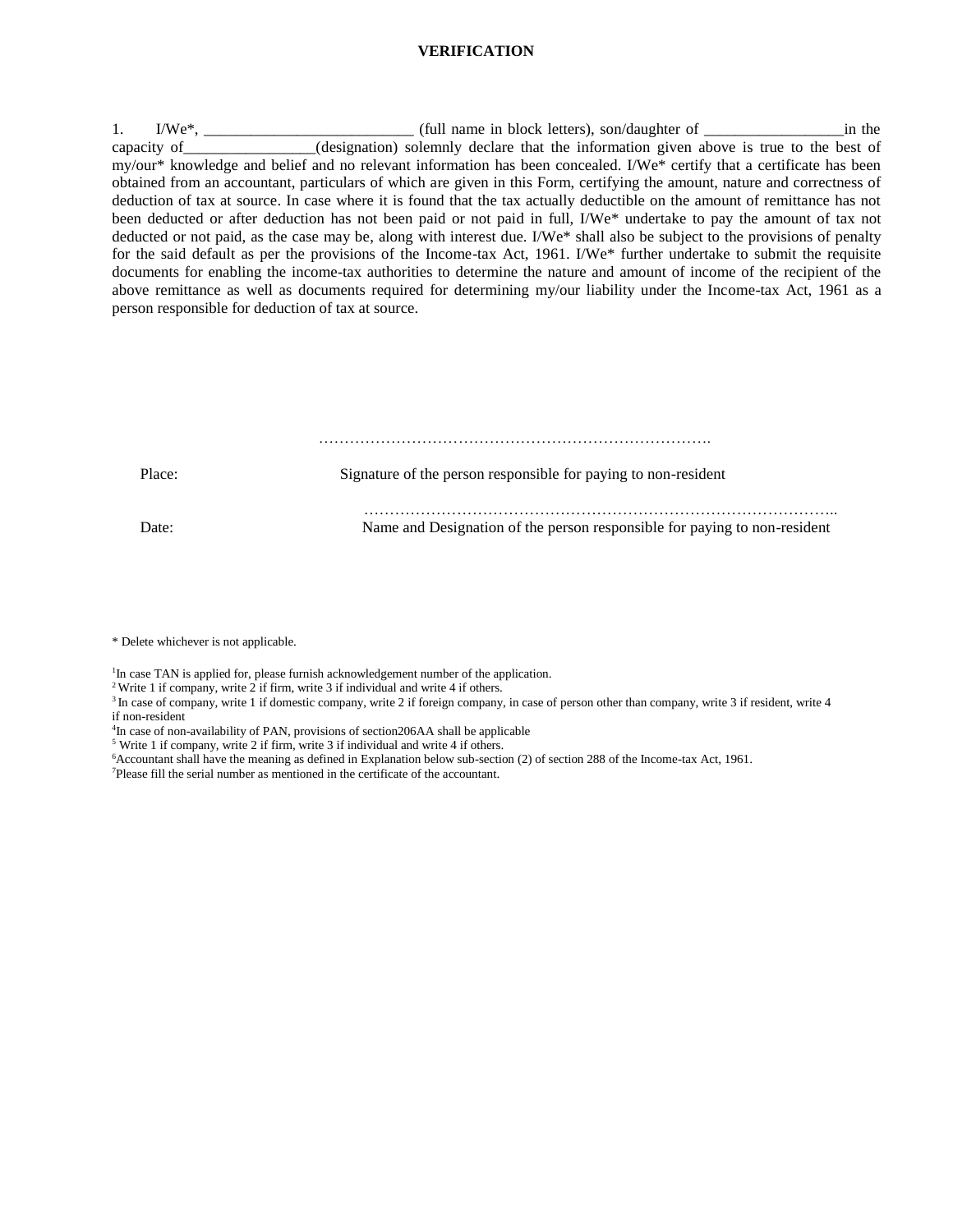# **Part D**

**[To be filled up if the remittance is not chargeable to tax under the provisions of the Income-tax Act,1961 {other than payments referred to in rule 37BB(3)} by the person referred to in rule 37BB(2)]**

|            | Name of the remitter                                                                              |                                                     |          |  |                                |               |  |  |  |  |
|------------|---------------------------------------------------------------------------------------------------|-----------------------------------------------------|----------|--|--------------------------------|---------------|--|--|--|--|
|            | PAN of the remitter, if available                                                                 |                                                     |          |  |                                |               |  |  |  |  |
| REMITTER   | TAN of the remitter, if available                                                                 |                                                     |          |  |                                |               |  |  |  |  |
|            | Complete address, email and phone number of the remitter                                          |                                                     |          |  |                                |               |  |  |  |  |
|            | Status of remitter <sup>1</sup>                                                                   |                                                     |          |  |                                |               |  |  |  |  |
|            | Residential status of the remitter <sup>2</sup>                                                   |                                                     |          |  |                                |               |  |  |  |  |
|            | Name of recipient of remittance                                                                   |                                                     |          |  |                                |               |  |  |  |  |
|            | PAN of the recipient of remittance, if available                                                  |                                                     |          |  |                                |               |  |  |  |  |
| REMITTEE   | Complete address, email <sup>3</sup> and phone number <sup>4</sup> of the recipient of remittance |                                                     |          |  |                                |               |  |  |  |  |
|            | Country to which remittance is made                                                               |                                                     | Country: |  |                                | Currency:     |  |  |  |  |
|            | Country of which the recipient of remittance is resident, if available                            |                                                     |          |  |                                |               |  |  |  |  |
|            | Amount payable<br>In foreign currency:                                                            |                                                     |          |  |                                | In Indian Rs. |  |  |  |  |
|            | Name of the bank                                                                                  |                                                     |          |  | Name of the branch of the bank |               |  |  |  |  |
|            | BSR code of the bank branch (7 digit)                                                             |                                                     |          |  |                                |               |  |  |  |  |
| REMITTANCE | Proposed date of remittance<br>(DD/MM/YYYY)                                                       |                                                     |          |  |                                |               |  |  |  |  |
|            | Nature of remittance                                                                              |                                                     |          |  |                                |               |  |  |  |  |
|            |                                                                                                   | Please furnish the relevant purpose code as per RBI |          |  |                                |               |  |  |  |  |
|            |                                                                                                   |                                                     |          |  |                                |               |  |  |  |  |

2. I certify that I have reason to believe that the remittance as above is not chargeable under the provision of Income-tax Act 1961 and is not liable for deduction of tax at source.

### VERIFICATION

I/We\*, \_\_\_\_\_\_\_\_\_\_\_\_\_\_\_\_\_\_\_\_\_\_\_\_\_\_\_ (full name in block letters), son/daughter of \_\_\_\_\_\_\_\_\_\_\_\_\_\_\_\_\_\_in the capacity of (designation) solemnly declare that the information given above is true to the best of my/our\* knowledge and belief and no relevant information has been concealed. In a case where it is found that the tax actually deductible on the amount of remittance has not been deducted or after deduction has not been paid or not paid in full, I/We\* undertake to pay the amount of tax not deducted or not paid, as the case may be, along with interest due. I/We\* shall also be subject to the provisions of penalty for the said default as per the provisions of the Income-tax Act, 1961. I/We\* further undertake to submit the requisite documents for enabling the income-tax authorities to determine the nature and amount of income of the recipient of the above remittance as well as documents required for determining my/our\* liability under the Income-tax Act as a person responsible for deduction of tax at source.

 …………………………………………………………………. Place: Signature of the person responsible for paying to non-resident

 ……………………………………………………………………………….. Date: Name and Designation of the person responsible for paying to non-resident

\* Delete whichever is not applicable.

<sup>1</sup> Write 1 if company, write 2 if firm, write 3 if individual and write 4 if others.

 $2$  In case of company, write 1 if domestic company, write 2 if foreign company, in case of person other than company, write 3 if resident, write 4 if non-resident

<sup>3</sup> If available

<sup>4</sup> If available

| For Office Use only | For Office Use Only                      |
|---------------------|------------------------------------------|
|                     | Receipt No.                              |
|                     | Date                                     |
|                     | Seal and Signature of receiving official |